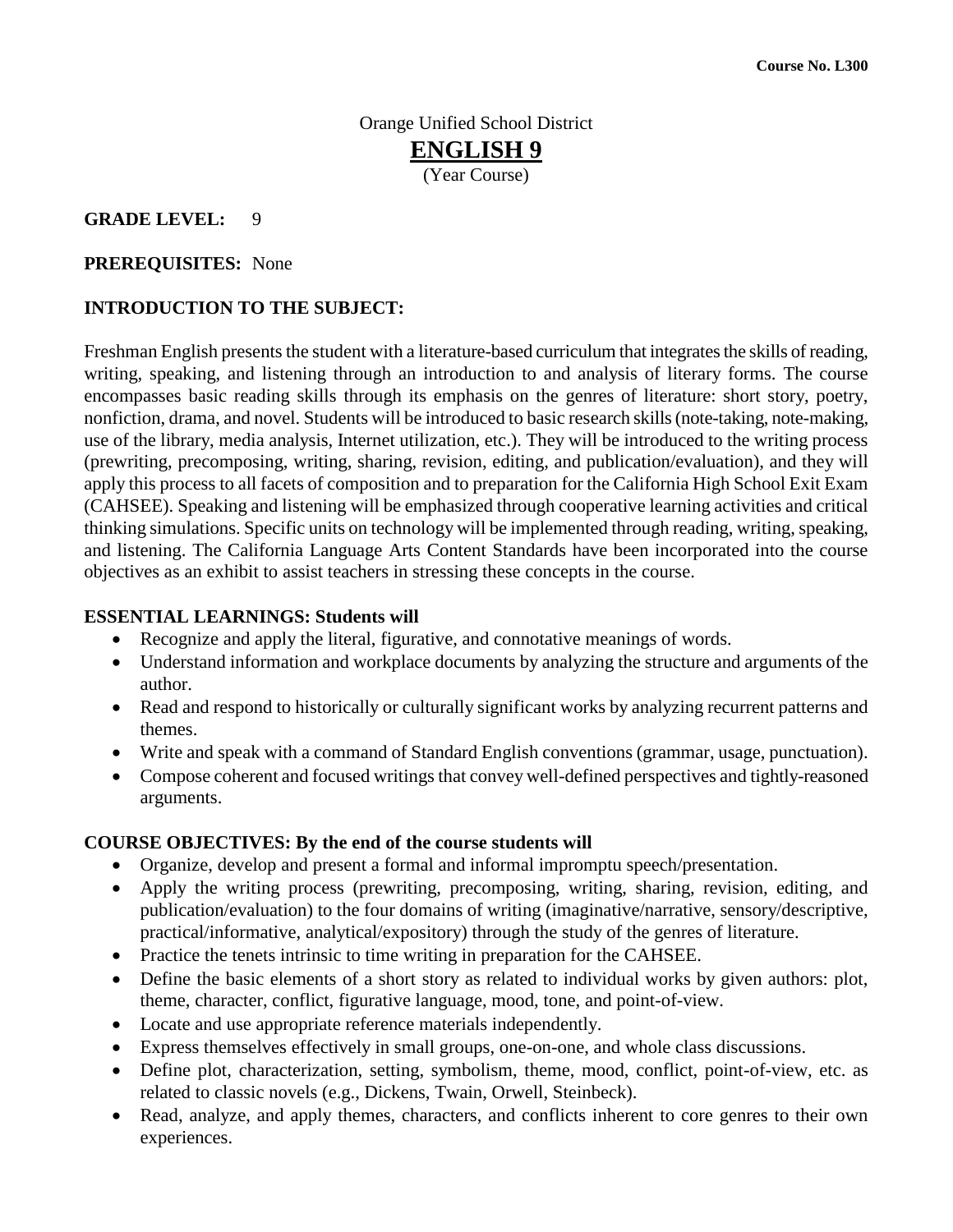- Analyze media interpretation of literary text.
- Demonstrate an understanding and appreciation of poetry and its elements through oral and written activities.
- Apply the conventions of writing (usage, grammar, punctuation, spelling, capitalization, etc.) to their own writing.
- Understand and appreciate the impact of history on nonfiction and fiction in both speech and composition.

#### **FIRST SEMESTER**

#### **ASSESSMENT BLUEPRINT:**

| <b>Semester</b> | <b>Standard</b>                                  |                                                                 | # of Questions |
|-----------------|--------------------------------------------------|-----------------------------------------------------------------|----------------|
|                 | RW.1.1                                           | Literal and figurative meanings                                 |                |
|                 | RW.1.2                                           | Denotative and connotative meanings                             | 3              |
|                 | RC.2.3                                           | Generate relevant questions                                     |                |
|                 | RC.2.4                                           | Synthesize content                                              |                |
|                 | RC.2.5                                           | <b>Extend ideas</b>                                             | $\overline{2}$ |
|                 | RC.2.8                                           | Expository critique                                             | $\overline{2}$ |
|                 | RL.3.1                                           | Relationship between expressed purposes and dramatic literature |                |
|                 | RL.3.2                                           | Compare and contrast theme across genres                        |                |
|                 | RL.3.3                                           | Analyze interactions—main and subordinate characters            | 4              |
|                 | RL.3.4                                           | Determine characters' traits                                    | $\overline{2}$ |
|                 | RL.3.5                                           | Compare works expressing universal theme                        |                |
|                 | RL.3.6                                           | Analyze/trace author's development of time and sequence         | $\overline{2}$ |
|                 | RL.3.9                                           | Voice, persona, choice of narrator                              | $\overline{2}$ |
|                 | RL.3.11                                          | Evaluate aesthetic qualities of style                           |                |
| RL.3.12         | Analyze how work is related to historical period |                                                                 |                |
|                 | WC.1.2                                           | Sentence construction; English usage                            |                |
|                 | WC.1.3                                           | English usage; grammar; paragraph/sentence structure            | $\overline{2}$ |
|                 | WC.1.4                                           | Punctuation; capitalization                                     | $\overline{2}$ |
|                 | WS.1.1                                           | Coherent thesis                                                 | 3              |
|                 | WS.1.2                                           | Precise language, details, modifiers                            |                |
|                 | WS.1.9                                           | Revision                                                        | 4              |

#### I. Short Stories 6 weeks 6 weeks 6 weeks 6 weeks 6 weeks 6 weeks 6 weeks 6 weeks 6 weeks 6 weeks 6 weeks 6 weeks 6 weeks 6 weeks 6 weeks 6 weeks 6 weeks 6 weeks 6 weeks 6 weeks 6 weeks 6 weeks 6 weeks 6 weeks 6 weeks 6 wee

Recommended: (choose five from adopted text)

*One Ordinary Day with Peanuts The Birds The Red Headed League The Cask of Amontillado Blues Ain't No Mockin' Bird The Gift of the Magi The Secret Life of Walter Mitty The Interlopers The Golden Kite, The Silver Wind The Most Dangerous Game Sonata for Harp and Bicycle The Necklace Uncle Marcos The Scarlet Ibis Rules of the Game*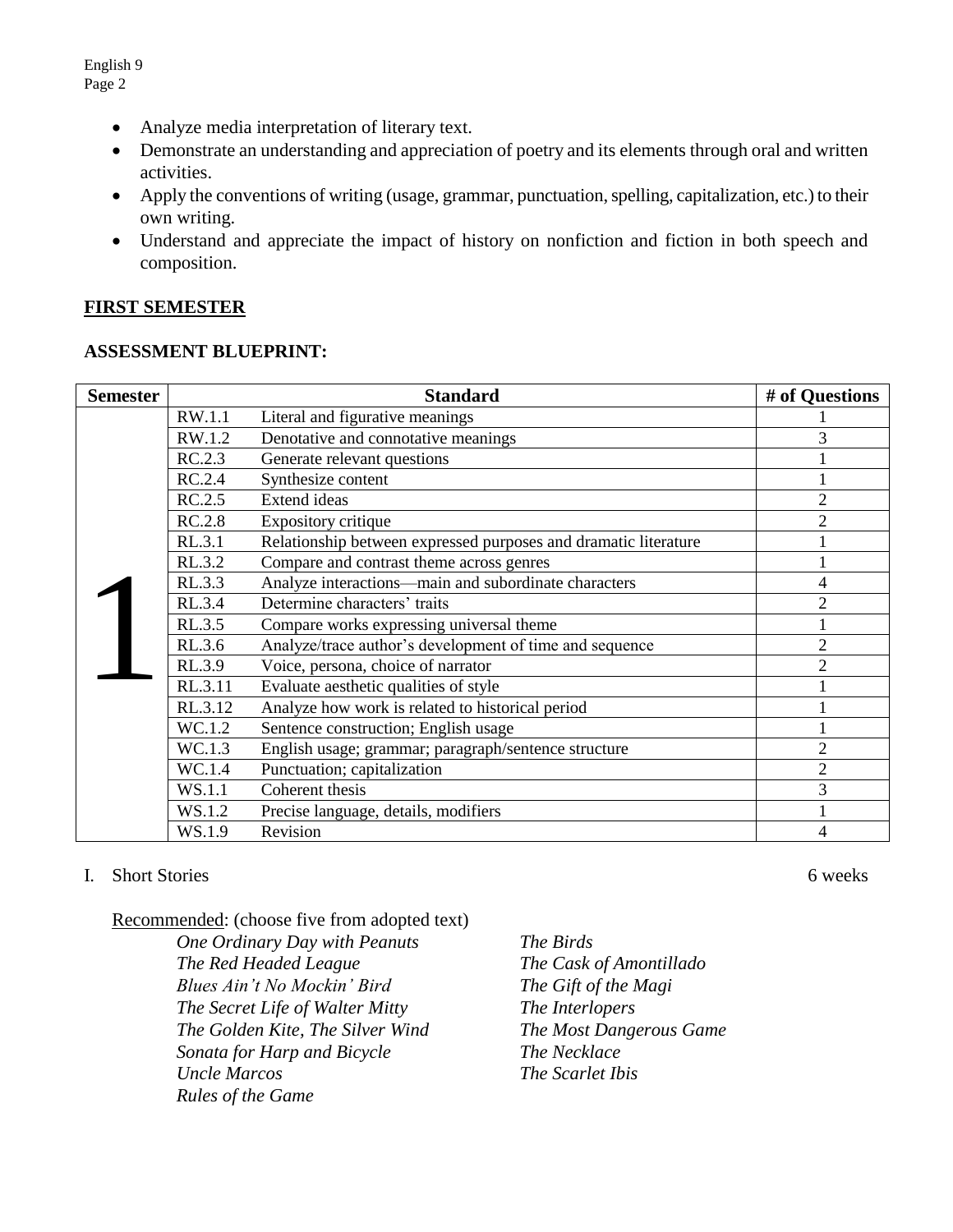|           | <b>Topic</b>                                                                      | <b>Standard</b> |
|-----------|-----------------------------------------------------------------------------------|-----------------|
| A.        | Structural elements (plot, theme, character, conflict, mood, tone, point-of-view) |                 |
| <b>B.</b> | Dramatic structure                                                                |                 |
|           | 1. Introduction                                                                   | RL.3.2          |
|           | 2. Rising action                                                                  | RL.3.3          |
|           | 3. Climax                                                                         | RL.3.5          |
|           | 4. Denouement                                                                     | RL.3.11         |
|           | 5. Resolution                                                                     | RL.3.12         |
| C.        | Literary devices (figurative language, foreshadowing/flashback)                   |                 |
| D.        | Background of authors                                                             |                 |
| Ε.        | Vocabulary in context                                                             | RW.1.2          |
| F.        | Writing                                                                           | WA.2.2          |
|           | 1. Application of grammar skills (parts of speech)                                | WS.1.2          |
|           | 2. Creative writing/imitative writing                                             | WS.1.3          |
|           | 3. Journals/learning logs                                                         | WS.1.4          |
|           | 4. Application of vocabulary skills                                               |                 |
| G.        | Written and oral language                                                         | WC.1.3          |
|           | 1. Review parts of speech                                                         | WC.1.4          |

# II. Novel and Drama 9 weeks

Core: (choose one or more)

 $\overline{\phantom{0}}$ 

| 1984                 | Farewell to Manzanar                        | Left Hand of Darkness     |
|----------------------|---------------------------------------------|---------------------------|
| A Tale of Two Cities | <b>Great Expectations</b>                   | The House on Mango Street |
| Animal Farm          | No Promises in the Wind                     | The Joy Luck Club         |
| <b>Black Boy</b>     | Of Mice and Men                             | The Miracle Worker        |
|                      | A Connecticut Yankee in King Arthur's Court | Night                     |

|                 | <b>Topic</b>                                                                      | <b>Standard</b> |
|-----------------|-----------------------------------------------------------------------------------|-----------------|
| A.              | Structural elements (plot, theme, character, conflict, mood, tone, point-of-view) | RL.3.2          |
| <b>B.</b>       | Compare and contrast similar and universal themes across genres                   | RL.3.3          |
| $\mathcal{C}$ . | Recognize significance of literary devices (symbolism, imagery, etc.)             | RL.3.4          |
| D.              | Life of author                                                                    | RL.3.5          |
|                 |                                                                                   | RL.3.6          |
|                 |                                                                                   | RL.3.7          |
| Е.              | Vocabulary in context                                                             | RW.1.2          |
| F.              | Writing                                                                           |                 |
|                 | 1. Utilization of the writing process                                             | WA.2.2          |
|                 | Creative writing/imitative writing<br>2.                                          | WS.1.1          |
|                 | Journals/learning logs<br>3.                                                      | WS.1.2          |
|                 | Establish a coherent thesis<br>$\mathcal{A}_{\cdot}$                              | WS.1.9          |
|                 | 5. Evaluation and revision                                                        |                 |
| G.              | Written and oral language                                                         | WC.1.1          |
|                 | Panel discussions, debates, Socratic seminars                                     | WC.1.2          |
|                 | 2.<br>Oral reports                                                                | WC.1.3          |
|                 | 3. Parts of speech; subjects-predicates                                           |                 |
|                 | Evaluation and revision<br>4.                                                     | WS.1.9          |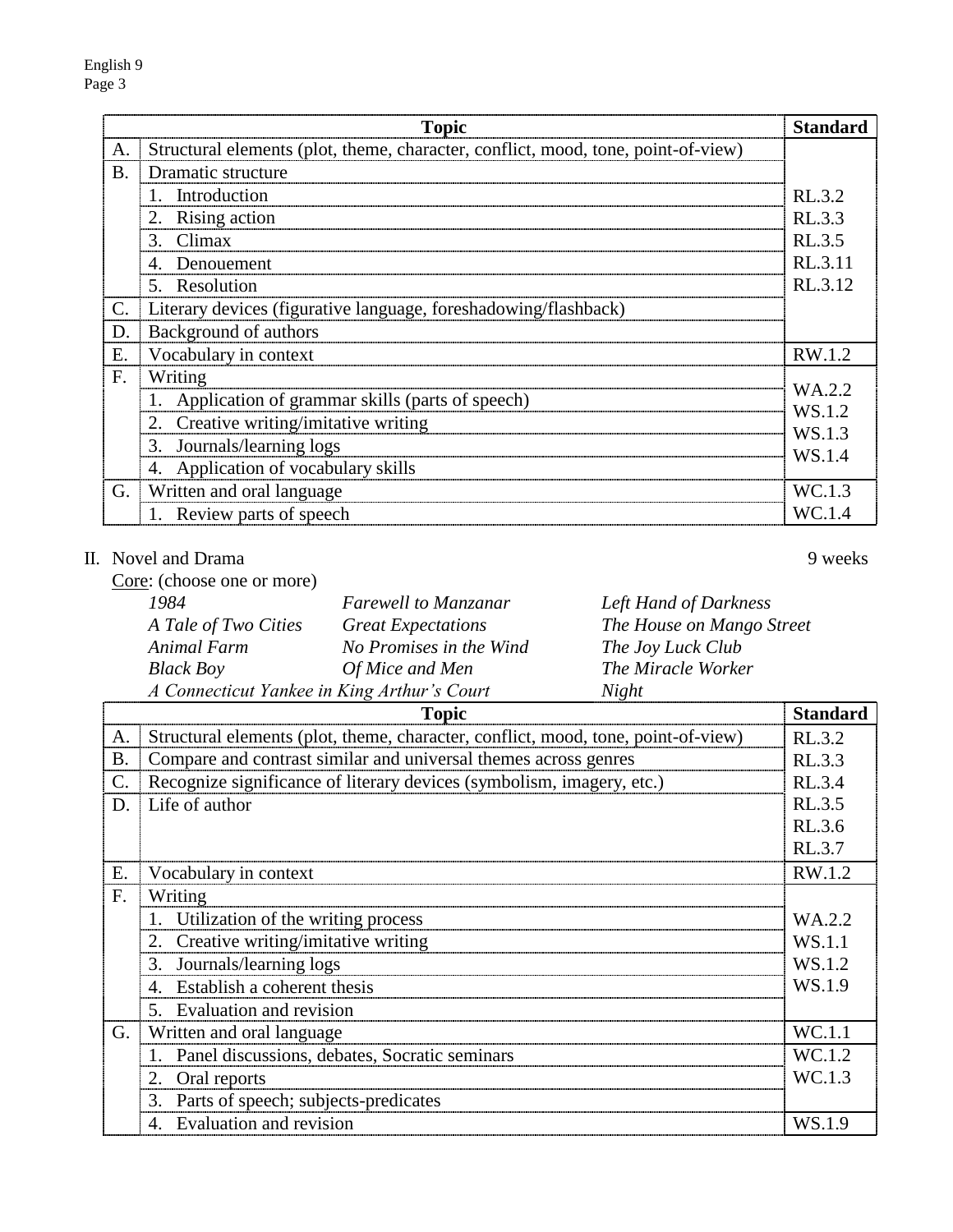## III. Nonfiction (essays, speeches, autobiographical/biographical accounts) 2 weeks

# Recommended: (choose a minimum of four)

| The Talk               | To the Resident of A.D. 2029      | from Understanding Comics    |
|------------------------|-----------------------------------|------------------------------|
| <b>New Directions</b>  | Shakespeare in Today's World      | <b>RCH</b> Announcement 1913 |
| Children in the Woods  | from Joy Luck and Hollywood       | Arthur Ashe Remembered       |
| The Rug Merchant       | Aha Moment                        | I Have a Dream               |
| Go Deep into the Sewer | from Rosa Parks: My Story         | There is a Longing           |
| Review of the Birds    | In These Girls, Hope is a Miracle | The New Frontier             |
| from Silent Spring     | White House Diary                 | Glory & Hope                 |
|                        |                                   | The Washwoman                |

|    | <b>Topic</b>                                                          | <b>Standard</b> |
|----|-----------------------------------------------------------------------|-----------------|
| A. | Evaluate credibility of author's argument                             | RC.2.8          |
| B  | Critique relationship between generalizations and evidence            | RL.3.9          |
|    | Analyze structure and tone of text                                    | RL.3.11         |
|    |                                                                       | RL.3.12         |
|    | <b>Written and oral language</b>                                      | WA.1.2          |
|    | 1. Review subjects-predicates                                         | WC.1.3          |
|    | 2. Speech-making skills (voice, eye contact, posture, gestures, etc.) |                 |

## **SECOND SEMESTER**

### **ASSESSMENT BLUEPRINT:**

| <b>Semester</b> | <b>Standard</b>                                                |                                                                 | # of Questions |
|-----------------|----------------------------------------------------------------|-----------------------------------------------------------------|----------------|
|                 | RW.1.1                                                         | Literal and figurative meanings                                 |                |
|                 | RW.1.2                                                         | Denotative and connotative meanings                             |                |
|                 | RW.1.3                                                         | Greek, Roman, and Norse mythology                               |                |
|                 | RC.2.4                                                         | Synthesize content                                              |                |
|                 | RC.2.5                                                         | <b>Extend ideas</b>                                             |                |
|                 | RC.2.8                                                         | Expository critique                                             | 5              |
|                 | RL.3.1                                                         | Relationship between expressed purposes and dramatic literature | $\overline{2}$ |
|                 | RL.3.2                                                         | Compare and contrast theme across genres                        |                |
|                 | RL.3.4                                                         | Determine characters' traits                                    | $\overline{2}$ |
|                 | RL.3.6                                                         | Analyze/trace author's development of time and sequence         | $\mathfrak{Z}$ |
|                 | RL.3.7                                                         | Figurative language, imagery, allegory, symbolism               | 3              |
|                 | <b>RL.3.8</b>                                                  | Ambiguities, subtleties, contractions, ironies, incongruities   |                |
|                 | RL.3.9                                                         | Effect of voice, persona, choice of narrator                    | 3              |
|                 | Dialogue, scene designs, soliloquies, asides, foils<br>RL.3.10 | $\overline{2}$                                                  |                |
|                 | RL.3.12                                                        | Analyze how work is related to historical period                |                |
|                 | WC.1.1                                                         | Clauses, phrases, punctuation                                   | 3              |
|                 | WC.1.2                                                         | Sentence construction; English usage                            | $\overline{2}$ |
|                 | WS.1.2                                                         | Precise language, details, modifiers                            |                |
|                 | WS.1.7                                                         | Documentation (style manual)                                    |                |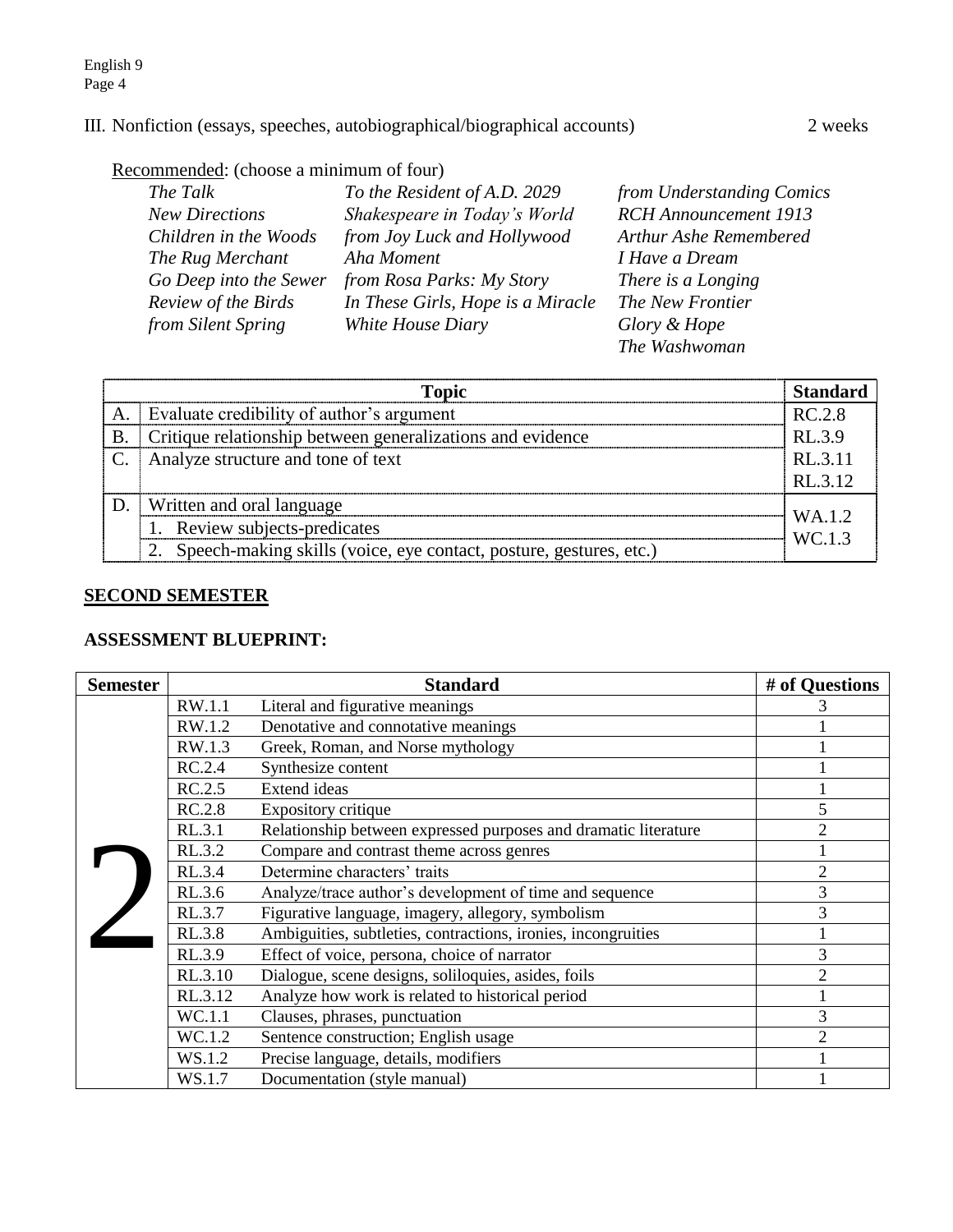# I. Nonfiction 2 weeks

Recommended: (choose a minimum of four)

| Letter of Welcome (p.197) | Graphing Calculator and Warranty (p.480) |
|---------------------------|------------------------------------------|
| Conference Agenda (p.198) | $R$ -C-H Announcement 1913 (p.536)       |
| Audubon Web Site (p.257)  | <i>Italy</i> (p.880)                     |

| <b>Topic</b> |                                           |        |
|--------------|-------------------------------------------|--------|
|              | Critique logic or workplace documents     | RC 2.1 |
| B            | Examine sequence of information           | RC.2.2 |
|              |                                           | RC.2.7 |
|              | Vocabulary in context                     |        |
|              | Written and oral language                 | WC.1.1 |
|              | 1. Parts of sentences—phrases and clauses |        |

II. Epic, Myth, Folktale, Poetry 4 weeks

Core: All selections including *The Odyssey*

|           | <b>Standard</b><br><b>Topic</b>                           |         |  |  |
|-----------|-----------------------------------------------------------|---------|--|--|
| A.        | Definitions (epic, folk tale, myth)                       | RL.3.2  |  |  |
|           |                                                           | RL.3.5  |  |  |
|           |                                                           | RL.3.7  |  |  |
| <b>B.</b> | Mythological and Biblical allusions                       | RW.1.1  |  |  |
|           |                                                           | RW.1.3  |  |  |
| C.        | Characteristics of epic, myth                             |         |  |  |
| D.        | Analysis and interpretation of epic                       |         |  |  |
|           | 1. Literal and interpretive                               |         |  |  |
|           | Tone and mood<br>2.                                       |         |  |  |
|           | Voice and audience<br>3.                                  | RL.3.9  |  |  |
|           | Poetic speaker/persona vs. audience/narrative voice<br>4. | RL.3.11 |  |  |
|           | Figurative language<br>5.                                 |         |  |  |
|           | <b>Character motivation</b><br>6.                         | RL.3.3  |  |  |
|           | 7. Themes and issues                                      | RC.2.2  |  |  |
| E.        | Writing applications                                      | WS.1.3  |  |  |
|           |                                                           | WS.1.5  |  |  |
|           |                                                           | WS.1.7  |  |  |
|           | Analytical/expository essay                               | WA.2.3  |  |  |
|           | Introduction to research<br>2.                            |         |  |  |
|           | 3. Evaluation and revision                                | WS.1.9  |  |  |
| F.        | Background of authors                                     | RL.3.12 |  |  |
| G.        | Written and oral language                                 |         |  |  |
|           | 1. Active and passive voice                               | WS.1.2  |  |  |
|           | 2. Sentence types; commas                                 | WC.1.2  |  |  |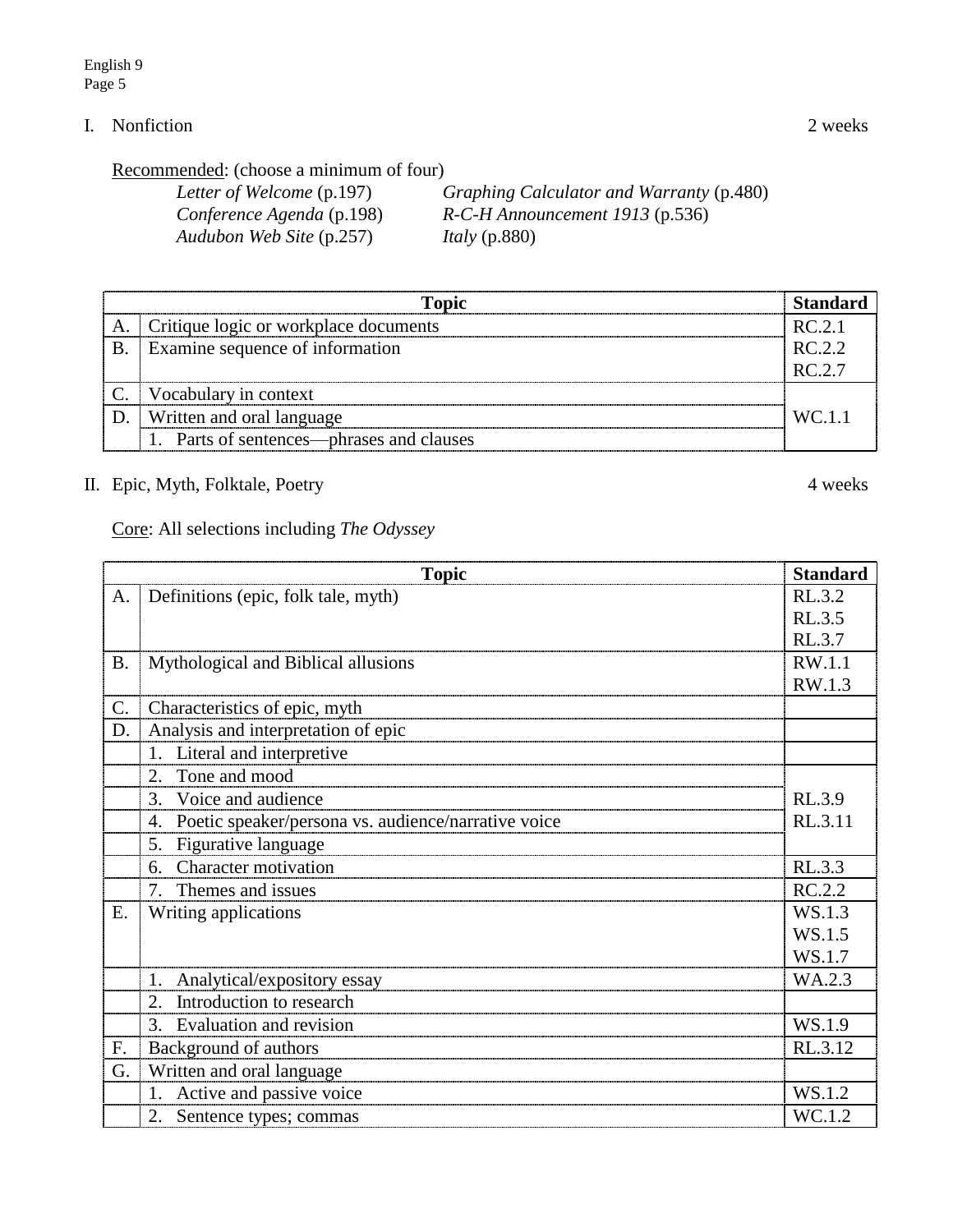#### III. Poetry 3 weeks

| All Watched Over by Machines of Loving Grace | Pride                              |
|----------------------------------------------|------------------------------------|
| <b>An Ancient Gesture</b>                    | <i>Ithaca</i>                      |
| <i>The Bells</i>                             | Jabberwocky                        |
| <b>Beware: Do Not Read This Poem</b>         | McCavity: The Mystery Cat          |
| Caged Bird                                   | Siren Song                         |
| Casey at the Bat                             | Sympathy                           |
| Eulogy for a Hermit Crab                     | <i>Summer</i>                      |
| Combing                                      | Maggie and Milly and Molly and May |
| Fifteen                                      | <i>The Listeners</i>               |
| Fire and Ice                                 | The Road Not Taken                 |
| Gifts                                        | Sonnet 30                          |
| <i>Three Haiku</i>                           | Women                              |
| Harlem (Dream Deferred)                      | The Seven Ages of Man              |
| Dreams                                       | Perseus                            |
| <i>Shoulders</i>                             | Talk                               |
| "Hope" is the Thing with Feathers            | Ecclesiastes $3:1-8$               |
| I Hear America Singing                       | The Eagle                          |
| I Wandered Lonely as a Cloud                 |                                    |
|                                              |                                    |

|                 | <b>Topic</b>                                                       | <b>Standard</b> |
|-----------------|--------------------------------------------------------------------|-----------------|
| A.              | I Identify and use literal and figurative meaning of words         | RW.1.1          |
| <b>B.</b>       | Interpret connotative power of words                               | RW.1.2          |
| $\mathcal{C}$ . | Compare and contrast similar themes across genres                  | RL.3.2          |
| D.              | Recognize and understand significance of literary devices          | RL.3.7          |
|                 |                                                                    | RL.3.11         |
| E.              | Written and oral language                                          | WC.1.1          |
|                 | 1. Review sentence types; semi-colon                               | WC.1.2          |
| F.              | Application of sensory language (creative writing)                 | WS.1.2          |
| G.              | Poetic forms and characteristics (narrative, lyric, sonnet, haiku) | RL.3.7          |

#### IV. Review for CST and CST 2 weeks

#### V. Shakespearean Drama: *Romeo and Juliet* plus background excerpts 7 weeks

**Topic Standard** A. Word Analysis 1. Identify/use literal/figurative meanings of words (puns, oxymorons, allusions, RL.3.7) colloquialisms, etc.) 2. Distinguish between denotation and connotation of words RW.1.2 3. Identify mythological allusions and origins  $\vert$  RW.1.3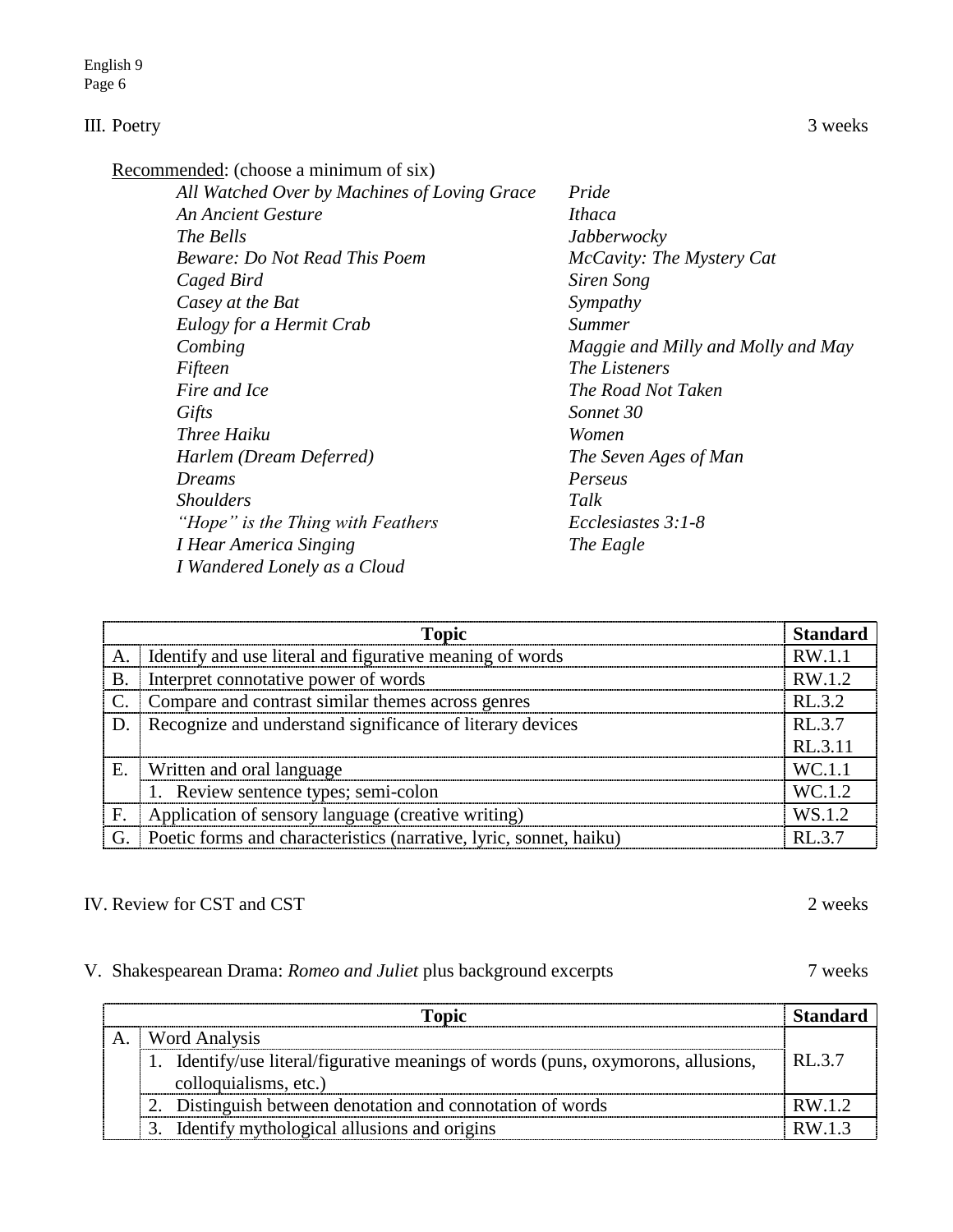| <b>Topic</b>    |                                                                                                                                                                                                            | <b>Standard</b>                                  |
|-----------------|------------------------------------------------------------------------------------------------------------------------------------------------------------------------------------------------------------|--------------------------------------------------|
| <b>B.</b>       | Shakespeare's background; Elizabethan England; understanding time/place<br>relationship; characteristics of tragedy<br>Elizabethan audience (groundlings, nobles, puritans, middle class)<br>Staging<br>2. | RL.3.12                                          |
| $\mathcal{C}$ . | Dramatic structure and characteristics of drama                                                                                                                                                            | RL.3.1                                           |
|                 | 1. Techniques of characterization: soliloguy, aside, dialogue, monologue                                                                                                                                   | RL.3.3<br>RL.3.4<br>RL.3.6<br>RL.3.10<br>RL.3.12 |
| D.              | Renaissance philosophy as applied to the play                                                                                                                                                              |                                                  |
|                 | 1. Fate/fortune/free will                                                                                                                                                                                  |                                                  |
|                 | 2. Parent-child relationship                                                                                                                                                                               |                                                  |
| Ε.              | Shakespeare on film: Franco Zefferelli's Romeo and Juliet                                                                                                                                                  | RL.3.2                                           |
|                 | 1. Contemporary connections: West Side Story, Baz Luhrman; Gnomeo and Juliet                                                                                                                               |                                                  |
| F.              | Writing<br>1. Utilization of the writing process<br>2. Verb and pronoun usage                                                                                                                              | WA.2.2<br>WC.1.2                                 |

# **DATE OF LAST CONTENT REVISION:** August 2000

# **DATE OF CURRENT CONTENT REVISION:** March 2011

**DATE OF BOARD APPROVAL:** June 22, 2006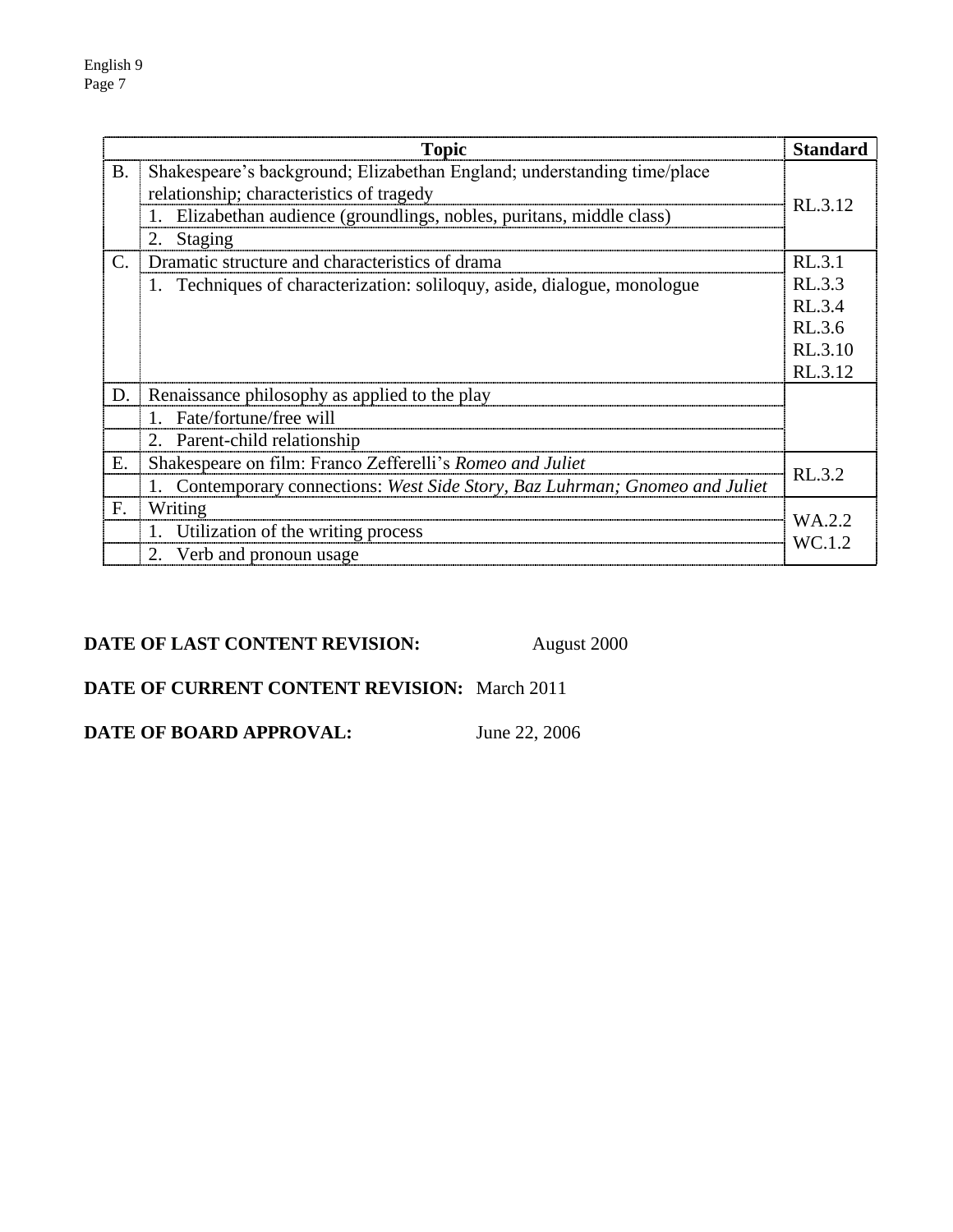# **CALIFORNIA STANDARDS TESTS GRADE 9 ENGLISH-LANGUAGE ARTS**

|                  | <b>CALIFORNIA CONTENT STANDARDS: READING</b>                                                                                                                                                                                                                                                                                                                                                                                                                                                                                                                                                                                                                                              | # of<br><b>Items</b> | $\frac{9}{6}$ |
|------------------|-------------------------------------------------------------------------------------------------------------------------------------------------------------------------------------------------------------------------------------------------------------------------------------------------------------------------------------------------------------------------------------------------------------------------------------------------------------------------------------------------------------------------------------------------------------------------------------------------------------------------------------------------------------------------------------------|----------------------|---------------|
|                  | 1.0 WORD ANALYSIS, FLUENCY, AND SYSTEMATIC VOCABULARY<br>DEVELOPMENT: Students apply their knowledge of word origins to<br>determine the meaning of new words encountered in reading<br>materials and use those words accurately.                                                                                                                                                                                                                                                                                                                                                                                                                                                         | 8                    | 11%           |
| 1.1              | Vocabulary and Concept Development: identify and use the literal and<br>figurative meanings of words and understand word derivations                                                                                                                                                                                                                                                                                                                                                                                                                                                                                                                                                      | 5                    |               |
|                  | 1.2 Vocabulary and Concept Development: distinguish between the<br>denotative and connotative meanings of words and interpret the<br>connotative power of words                                                                                                                                                                                                                                                                                                                                                                                                                                                                                                                           | $\mathbf{2}$         |               |
| 1.3              | Vocabulary and Concept Development: identify Greek, Roman, and<br>Norse mythology and use the knowledge to understand the origin and<br>meaning of new words (e.g., the word "narcissistic" drawn from the myth of<br>Narcissus and Echo)                                                                                                                                                                                                                                                                                                                                                                                                                                                 | 1                    |               |
|                  | 2.0 READING COMPREHENSION (FOCUS ON INFORMATIONAL<br>MATERIALS): Students read and understand grade-level-appropriate<br>material. They analyze the organizational patterns, arguments, and<br>positions advanced. The selections in Recommended Readings in<br>Literature, Grades Nine Through Twelve (1990) illustrate the quality<br>and complexity of the materials to be read by students. In addition, by<br>grade twelve, students read two million words annually on their own,<br>including a wide variety of classic and contemporary literature,<br>magazines, newspapers, online information. In grades nine and ten,<br>students make substantial progress toward this goal. | 18                   | 24%           |
| 2.1              | Structural Features of Informational Materials: analyze the structure<br>and format of functional workplace documents, including the graphics and<br>headers and explain how authors use the features to achieve their<br>purposes                                                                                                                                                                                                                                                                                                                                                                                                                                                        | $\overline{2}$       |               |
| 2.2 <sub>2</sub> | Structural Features of Informational Materials: prepare a bibliography<br>of reference materials for a report using a variety of consumer, workplace,<br>and public documents                                                                                                                                                                                                                                                                                                                                                                                                                                                                                                             | $\boldsymbol{2}$     |               |
| 2.3              | <b>Comprehension and Analysis of Grade-Level-Appropriate Text:</b><br>generate relevant questions about readings on issues that can be<br>researched                                                                                                                                                                                                                                                                                                                                                                                                                                                                                                                                      | $\mathbf{2}$         |               |
| 2.4              | <b>Comprehension and Analysis of Grade-Level-Appropriate Text:</b><br>synthesize the content from several sources or works by a single author<br>dealing with a single issue; paraphrase the ideas and connect them to<br>other sources and related topics to demonstrate comprehension                                                                                                                                                                                                                                                                                                                                                                                                   | $\mathbf{2}$         |               |
| 2.5              | <b>Comprehension and Analysis of Grade-Level-Appropriate Text:</b><br>extend ideas presented in primary or secondary sources through original<br>analysis, evaluation, and elaboration                                                                                                                                                                                                                                                                                                                                                                                                                                                                                                    | $NA^*$               |               |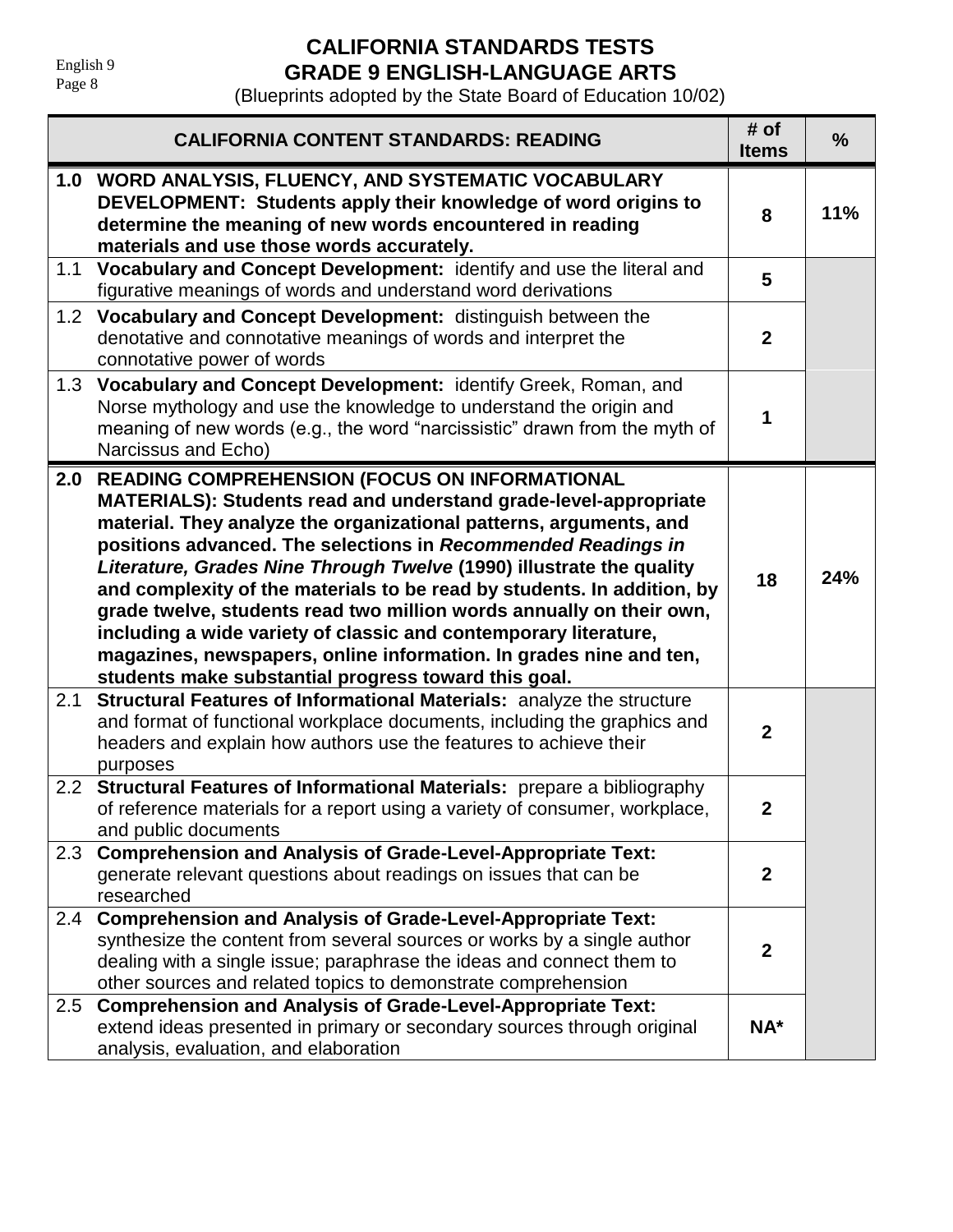# **CALIFORNIA STANDARDS TESTS GRADE 9 ENGLISH-LANGUAGE ARTS**

|     | <b>CALIFORNIA CONTENT STANDARDS: READING</b>                                                                                                                                                                                                                                                                                                                                                                                           | # of<br><b>Items</b> | $\frac{0}{0}$ |
|-----|----------------------------------------------------------------------------------------------------------------------------------------------------------------------------------------------------------------------------------------------------------------------------------------------------------------------------------------------------------------------------------------------------------------------------------------|----------------------|---------------|
| 2.6 | <b>Comprehension and Analysis of Grade-Level-Appropriate Text:</b><br>demonstrate use of sophisticated learning tools by following technical<br>directions (e.g., those found with graphic calculators and specialized<br>software programs and access guides World Wide Web sites on the<br>Internet)                                                                                                                                 | $\mathbf{2}$         |               |
| 2.7 | <b>Expository Critique:</b> critique the logic of functional documents by<br>examining the sequence of information and procedures in anticipation of<br>possible reader misunderstandings                                                                                                                                                                                                                                              | 4                    |               |
| 2.8 | <b>Expository Critique:</b> evaluate the credibility of an author's argument or<br>defense of a claim by critiquing the relationship between generalizations<br>and evidence, the comprehensiveness of evidence, and the way in which<br>the author's intent affects the structure and tone of the text (e.g., in<br>professional journals, editorials, political speeches, primary source<br>material)                                | 4                    |               |
|     | 3.0 LITERARY RESPONSE AND ANALYSIS: Students read and respond to<br>historically or culturally significant works of literature that reflect and<br>enhance their studies of history and social science. They conduct in-<br>depth analyses of recurrent patterns and themes. The selections in<br>Recommended Literature, Grades Nine Through Twelve illustrate the<br>quality and complexity of the materials to be read by students. | 16                   | 21%           |
| 3.1 | Structural Features of Literature: articulate the relationship between the<br>expressed purposes and the characteristics of different forms of dramatic<br>literature (e.g., comedy, tragedy, drama, dramatic monologue)                                                                                                                                                                                                               | 1                    |               |
| 3.2 | Structural Features of Literature: compare and contrast the<br>presentation of a similar theme or topic across genres to explain how the<br>selection of genre shapes the theme or topic                                                                                                                                                                                                                                               | $\mathbf{2}$         |               |
| 3.3 | Narrative Analysis of Grade-Level-Appropriate Text: analyze<br>interactions between main and subordinate characters in a literary text<br>(e.g., internal and external conflicts, motivations, relationships, influences)<br>and explain the way those interactions affect the plot                                                                                                                                                    | $\mathbf{2}$         |               |
| 3.4 | Narrative Analysis of Grade-Level-Appropriate Text: determine<br>characters' traits by what the characters say about themselves in narration,<br>dialogue, dramatic monologue, and soliloquy                                                                                                                                                                                                                                           | 1                    |               |
| 3.5 | Narrative Analysis of Grade-Level-Appropriate Text: compare works<br>that express a universal theme, and provide evidence to support the ideas<br>expressed in each work                                                                                                                                                                                                                                                               | $\mathbf{2}$         |               |
| 3.6 | Narrative Analysis of Grade-Level-Appropriate Text: analyze and trace<br>an author's development of time and sequence, including the use of<br>complex literary devices (e.g., foreshadowing, flashbacks)                                                                                                                                                                                                                              | 1                    |               |
| 3.7 | Narrative Analysis of Grade-Level-Appropriate Text: recognize and<br>understand the significance of various literary devices, including figurative<br>language, imagery, allegory, and symbolism, and explain their appeal                                                                                                                                                                                                             | $\mathbf{2}$         |               |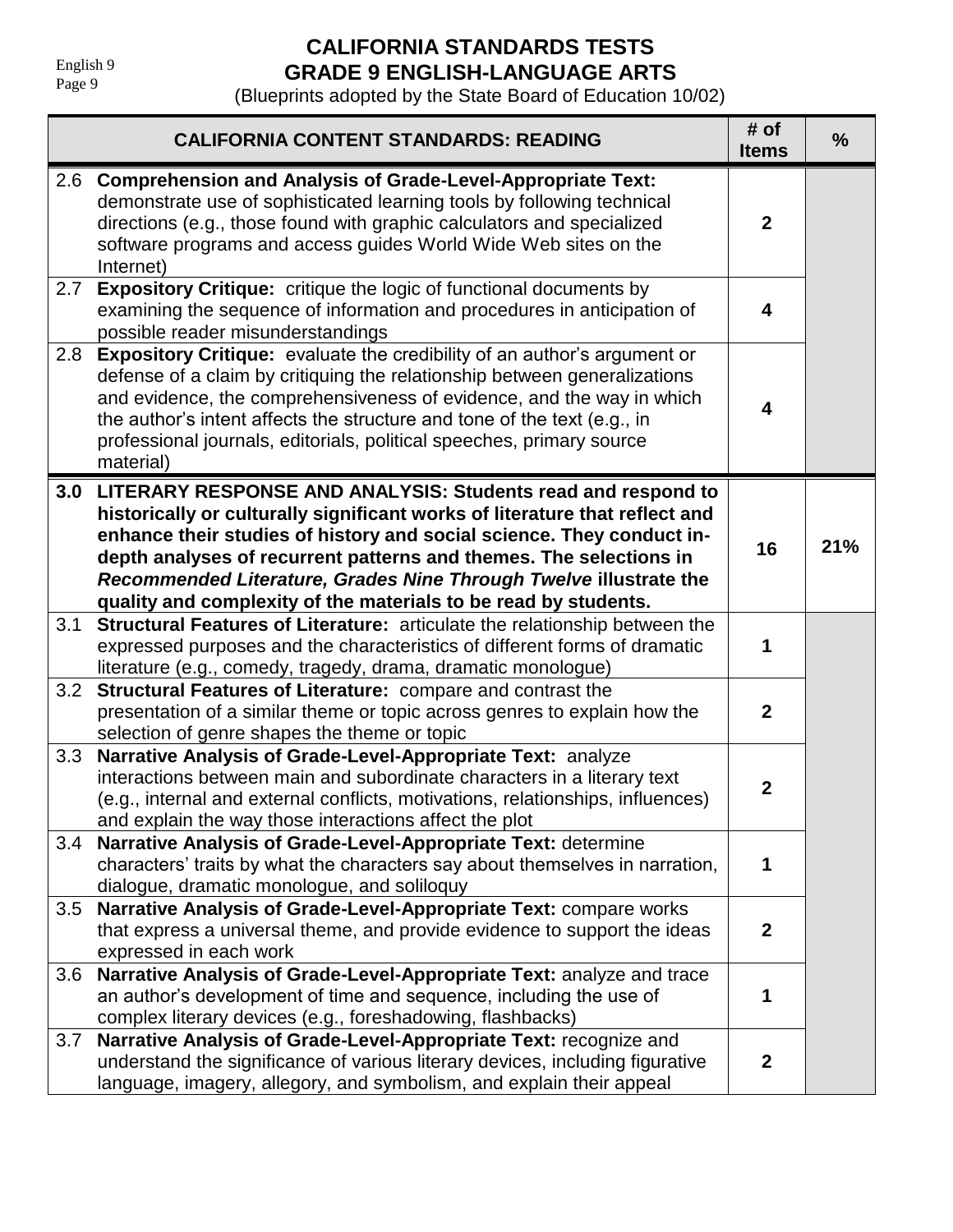# **CALIFORNIA STANDARDS TESTS GRADE 9 ENGLISH-LANGUAGE ARTS**

|                  | <b>CALIFORNIA CONTENT STANDARDS: READING</b>                                                                                                                                                                                                 | # of<br><b>Items</b> | $\frac{0}{0}$ |
|------------------|----------------------------------------------------------------------------------------------------------------------------------------------------------------------------------------------------------------------------------------------|----------------------|---------------|
| 3.8              | Narrative Analysis of Grade-Level-Appropriate Text: interpret and<br>evaluate the impact of ambiguities, subtleties, contradictions, ironies, and<br>incongruities in a text                                                                 | 1                    |               |
| 3.9              | Narrative Analysis of Grade-Level-Appropriate Text: explain how voice,<br>persona, and the choice of a narrator affect characterization and the tone,<br>plot, and credibility of a text                                                     | 1                    |               |
|                  | 3.10 Narrative Analysis of Grade-Level-Appropriate Text: identify and<br>describe the function of dialogue, scene designs, soliloquies, asides, and<br>character foils in dramatic literature                                                | 1                    |               |
|                  | 3.11 Literary Criticism: evaluate the aesthetic qualities of style, including the<br>impact of diction and figurative language on tone, mood, and theme, using<br>the terminology of literary criticism (Aesthetic Approach)                 | 1                    |               |
|                  | 3.12 Literary Criticism: analyze the way in which a work of literature is<br>related to the themes and issues of its historical period (Historical<br>Approach)                                                                              | 1                    |               |
| 1.0              | <b>WRITTEN AND ORAL ENGLISH LANGUAGE CONVENTIONS:</b>                                                                                                                                                                                        |                      |               |
|                  | Students write and speak with a command of standard English<br>conventions.                                                                                                                                                                  | 13                   | 17%           |
| 1.1              | Grammar and Mechanics of Writing: identify and correctly use clauses<br>(e.g., main and subordinate), phrases (e.g., gerund, infinitive, and<br>participial), and mechanics of punctuation (e.g., semi-colons, colons,<br>ellipses, hyphens) | 3                    |               |
| 1.2 <sub>1</sub> | Grammar and Mechanics of Writing: understand sentence construction<br>(e.g., parallel structure, subordination, proper placement of modifiers) and<br>proper English usage (e.g., consistency of verb tenses)                                | 3                    |               |
| 1.3              | Grammar and Mechanics of Writing: demonstrate an understanding of<br>proper English usage and control of grammar, paragraph and sentence<br>structure, diction, and syntax                                                                   | 3                    |               |
| 1.4              | <b>Manuscript Form:</b> produce legible work that shows accurate spelling and<br>correct use of the conventions of punctuation and capitalization                                                                                            | 3                    |               |
| 1.5              | Manuscript Form: reflect appropriate manuscript requirements, including                                                                                                                                                                      | 1                    |               |
|                  | title page presentation<br>1)                                                                                                                                                                                                                | $1/3**$              |               |
|                  | pagination<br>2)                                                                                                                                                                                                                             | $1/3**$              |               |
|                  | 3)<br>spacing and margins                                                                                                                                                                                                                    | $1/3**$              |               |
|                  | integration of source and support material (e.g., in-text citation, use of<br>4)<br>direct quotations, paraphrasing) with appropriate citations                                                                                              | NA*                  |               |